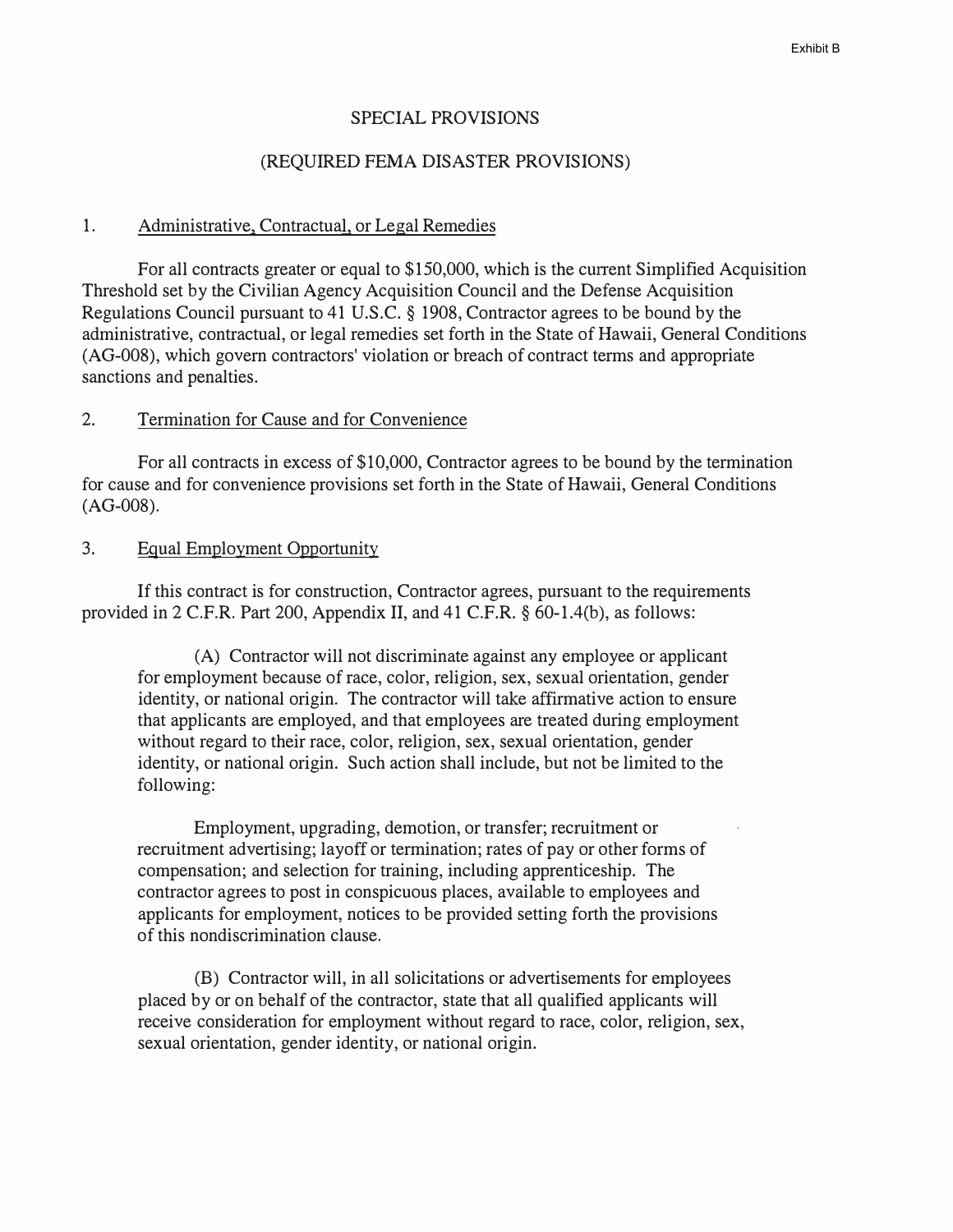(C) Contractor will not discharge or in any other manner discriminate against any employee or applicant for employment because such employee or applicant has inquired about, discussed, or disclosed the compensation of the employee or applicant or another employee or applicant. This provision shall not apply to instances in which an employee who has access to the compensation information of other employees or applicants as a part of such employee's essential job functions discloses the compensation of such other employees or applicants to individuals who do not otherwise have access to such information, unless such disclosure is in response to a formal complaint or charge, in furtherance of an investigation, proceeding, hearing, or action, including an investigation conducted by the employer, or is consistent with the contractor's legal duty to furnish information.

(D) Contractor will send to each labor union or representative of workers with which he has a collective bargaining agreement or other contract or understanding, a notice to be provided advising the said labor union or workers' representatives of the contractor's commitments under this section, and shall post copies of the notice in conspicuous places available to employees and applicants for employment.

(E) Contractor will comply with all provisions of Executive Order 11246 of September 24, 1965 [Part I -Nondiscrimination in Government Employment; Part II - Nondiscrimination in Employment by Government Contractors and Subcontractors; Part III - Nondiscrimination Provisions in Federally Assisted Construction Contracts], and the rules, regulations, and relevant orders of the Secretary of Labor.

(F) Contractor will furnish all information and reports required by Executive Order 11246 of September 24, 1965, and by rules, regulations, and orders of the Secretary of Labor, or pursuant thereto, and will permit access to his books, records, and accounts by the administering agency and the Secretary of Labor for purposes of investigation to ascertain compliance with such rules, regulations, and orders.

(G) In the event of Contractor's noncompliance with the nondiscrimination clauses of this contract or with any of the said rules, regulations, or orders, this contract may be canceled, terminated, or suspended in whole or in part and Contractor may be declared ineligible for further Government contracts or federally assisted construction contracts in accordance with procedures authorized in Executive Order 11246 of September 24, 1965, and such other sanctions may be imposed and remedies invoked as provided in Executive Order 11246 of September 24, 1965, or by rule, regulation, or order of the Secretary of Labor, or as otherwise provided by law.

(H) Contractor also agrees to include the following language in every subcontract or purchase order (unless exempted by rules, regulations, or orders of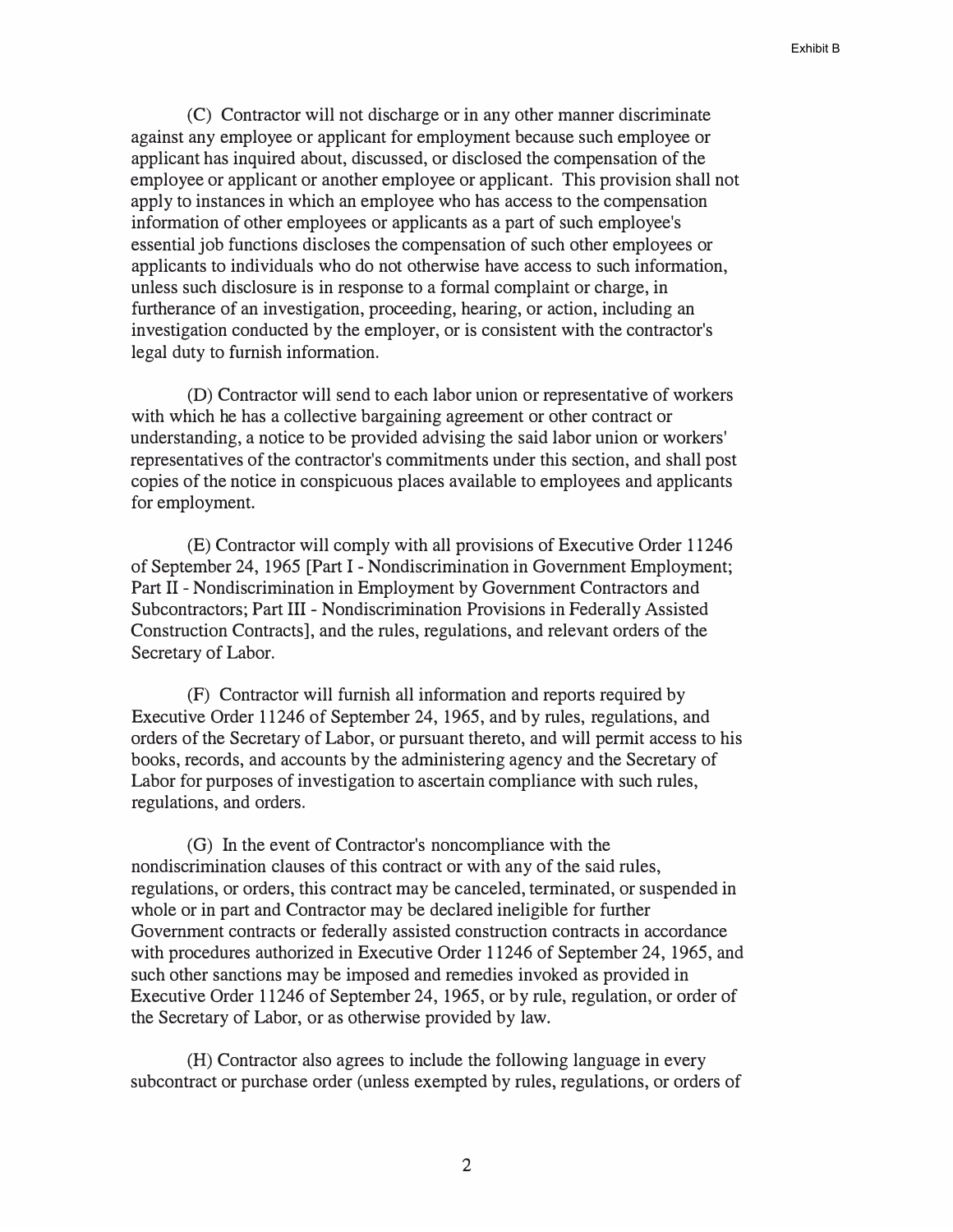the Secretary of Labor issued pursuant to section 204 of Executive Order 11246 of September 24, 1965), followed by the provisions of subparagraphs (A) through (G) in this paragraph 3, so that such provisions will be binding upon each subcontractor or vendor.

Contractor shall incorporate or cause to be incorporated into any contract for construction work, or modification thereof, as defined in the regulations of the Secretary of Labor at 41 C.F.R. chapter 60, which is paid for in whole or in part with funds obtained from the federal government or borrowed on the credit of the federal government pursuant to a grant, contract, loan, insurance, or guarantee, or undertaken pursuant to any federal program involving such grant, contract, loan, insurance or guarantee, the following equal opportunity clause:

 $[followed by Subsections (A) through (G)]$ 

Contractor will take such action with respect to any subcontract or purchase order as the administering agency may direct as a means of enforcing such provisions, including sanctions for non-compliance, provided, however, that in the event Contractor becomes involved in, or is threatened with, litigation with a subcontractor or vendor as a result of such direction by the administering agency, the contractor may request the United States to enter into such litigation to protect the interests of the United States.

#### 4. Davis-Bacon Act

If the Davis-Bacon Act, 40 U.S.C. §§ 3141-3148, is applicable to this contract, Contractor agrees to comply with all provisions of the Davis-Bacon Act and shall pay wages to laborers and mechanics at a rate not less than the prevailing wages specified in a wage determination made by the Secretary of Labor. Contractor also agrees to pay wages not less than once a week. Contractor accepts the current prevailing wage determination issued by the federal Department of Labor. Contractor also agrees to comply with the Copeland "Anti Kickback" Act, 40 U.S.C. § 3145 and Department of Labor regulations, 29 C.F.R. Part 3, and shall not induce, by any means, any person employed in the construction, completion, or repair of public work, to give up any part of the compensation to which he or she is otherwise entitled. The State shall report all suspected or reported violations of the Copeland Anti Kickback Act to FEMA.

To the extent applicable, Contractor's subcontracts shall also require subcontractor to comply with the Davis-Bacon Act, 40 U.S.C. §§ 3141-3148, the Copeland Anti Kickback Act, 40 U.S.C. § 3145, and 29 C.F.R. Part 3, and Contractor shall be responsible for the compliance by any subcontractor or lower tier subcontractor with all of these contract clauses.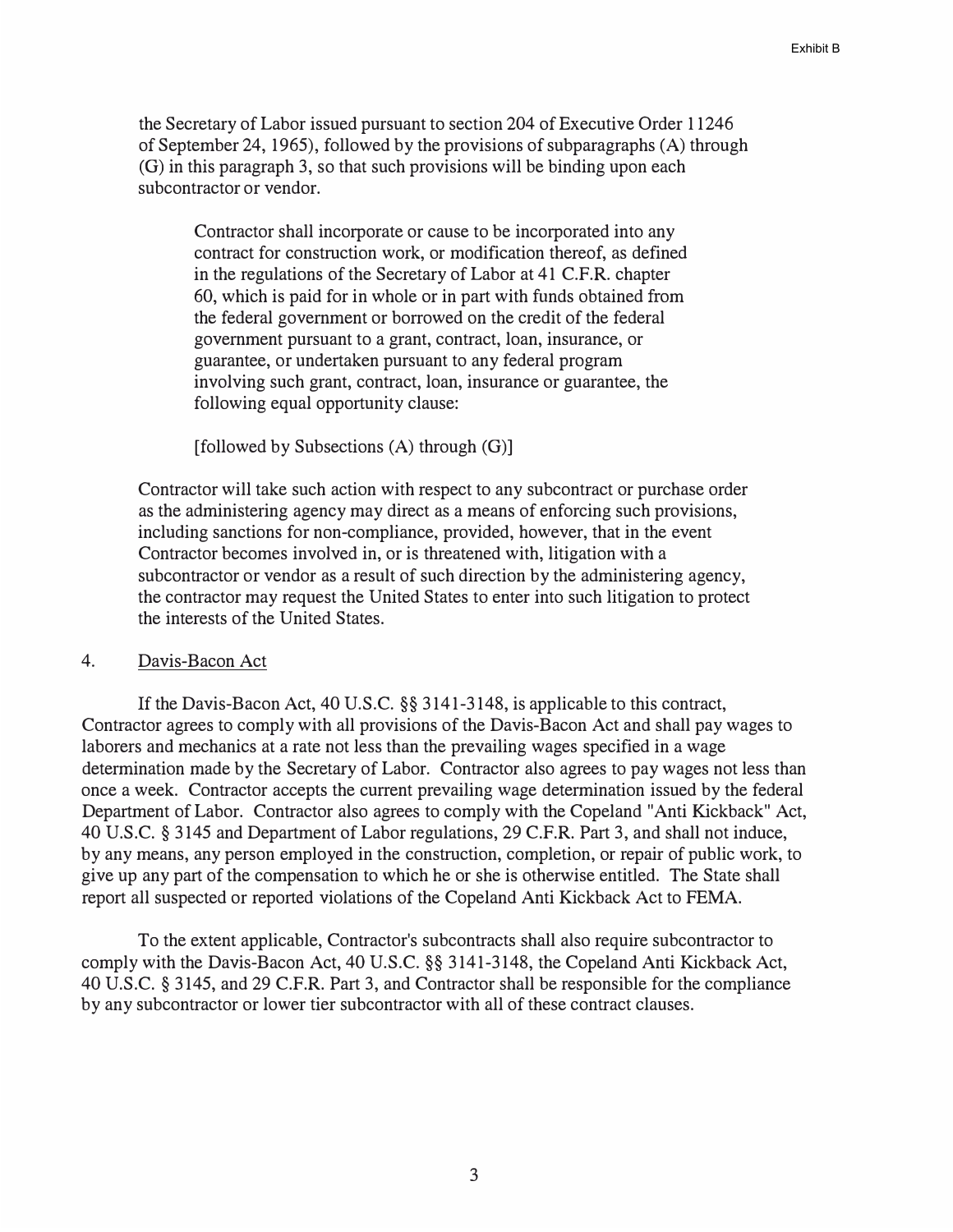## 5. Contract Work Hours and Safety Standards Act

**If** this contract is in excess of \$100,000 and involves the employment of mechanics or laborers, Contractor agrees to comply with the Contract Work Hours and Safety Standards Act, 40 U.S.C. §§ 3701-3708, and the accompanying Department of Labor regulations, 29 C.F.R. Part 5. Contractor, pursuant to 40 U.S.C. § 3702, shall compute the wages of every mechanic and laborer on the basis of a standard work week of 40 hours. Work in excess of the standard work week is permissible provided that the Contractor shall compensate the worker at a rate of not less than one and a half times the basic rate of pay for all hours worked in excess of 40 hours in the work week. **If** this contract includes construction work, Contractor shall not require any laborer or mechanic performing work under this contract to perform such work in surroundings or under working conditions which are unsanitary, hazardous or dangerous, provided however, that such requirements shall not apply for purchases of supplies or materials or of articles ordinarily available on the open market, or for contracts for transportation.

## 6. Clean Air Act and Federal Water Pollution Control Act

Contractor agrees to comply with paragraph 40 (Pollution Control) of the State of Hawaii, General Conditions (AG-008), and all applicable standards, orders or regulations issued pursuant to the Clean Air Act, 42 U.S.C. §§ 7401-7671q, and the Federal Water Pollution Control Act, as amended, 33 U.S.C. §§ 1251-1387, and will report violations to FEMA and the Regional office of the Environmental Protection Agency.

## 7. Energy Efficiency

To the extent applicable to this contract, Contractor agrees to comply with all applicable mandatory standards and policies relating to energy efficiency of the State.

## 8. Excluded Parties List System

Contractor understands and agrees that if Contractor is listed on the government-wide Excluded Parties List System in the System for Award Management at www.SAM.gov as suspended or debarred, Contractor cannot be awarded this contract.

## 9. Byrd Anti-Lobbying Amendment

**If** this contract is for an award of \$100,000 or more, Contractor shall file a written declaration with the State agency identified as the contracting agency for this project certifying that Contractor has not and will not use federally appropriated funds to pay any person or organization for influencing or attempting to influence an officer or employee of any federal agency, a member of Congress, officer or employee of Congress, or an employee of a member of Congress in connection with obtaining any federal contract, grant or any other award covered by 31 U .S.C. § 1352. Included within the written declaration shall be the name of any registrant under the Lobbying Disclosure Act of 1995 who has made lobbying contacts on behalf of Contractor with respect to this contract. Contractor also agrees to disclose any lobbying with non-federal funds that takes place in connection with obtaining any federal award.